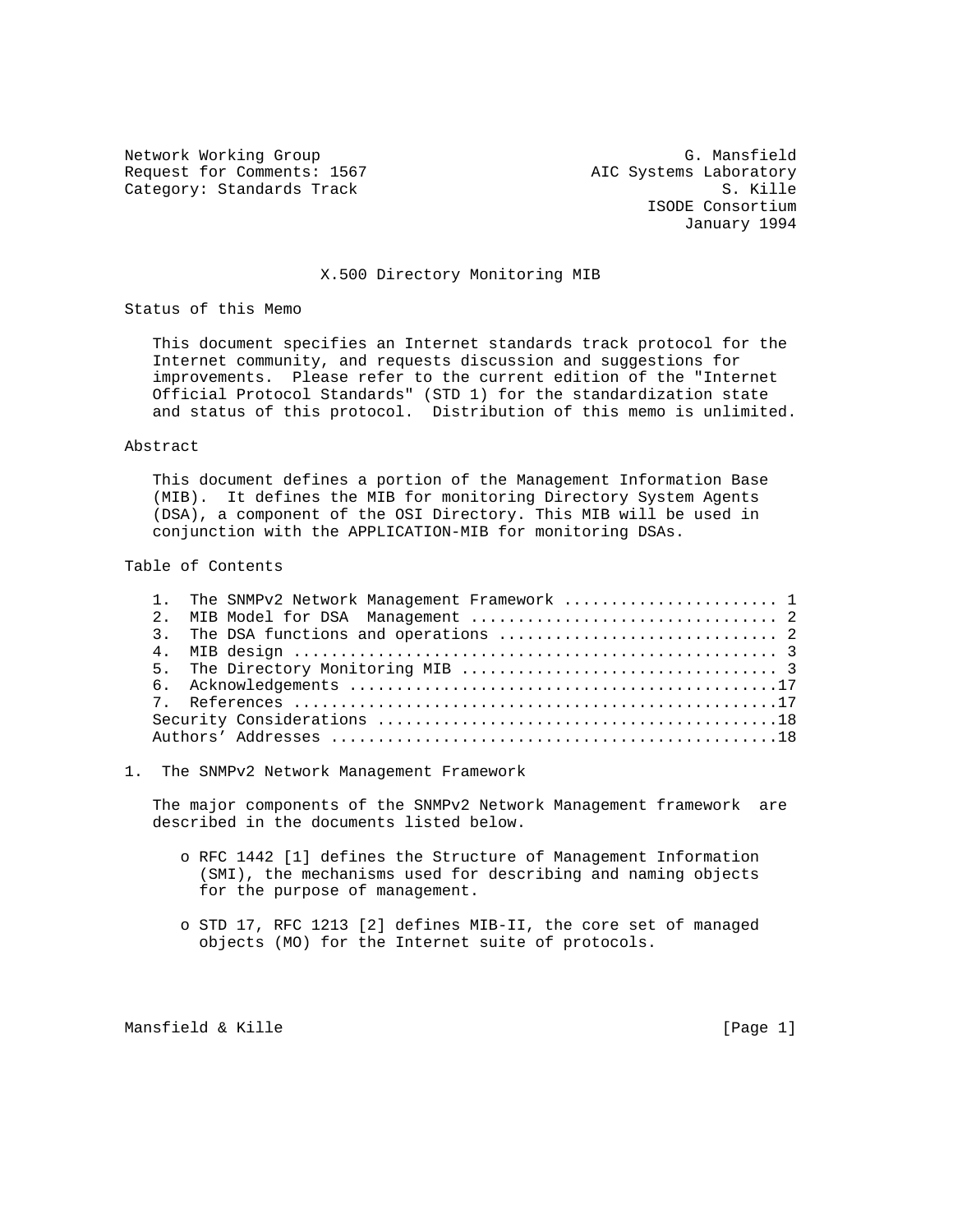- - o RFC 1445 [3] defines the administrative and other architectural aspects of the management framework.
	- o RFC 1448 [4] defines the protocol used for network access to managed objects.

 The framework is adaptable/extensible by defining new MIBs to suit the requirements of specific applications/protocols/situations.

 Managed objects are accessed via a virtual information store, the MIB. Objects in the MIB are defined using the subset of Abstract Syntax Notation One (ASN.1) defined in the SMI. In particular, each object type is named by an OBJECT IDENTIFIER, which is an administratively assigned name. The object type together with an object instance serves to uniquely identify a specific instantiation of the object. For human convenience, often a textual string, termed the descriptor, is used to refer to the object type.

2. MIB Model for DSA Management

 A DSA-manager may wish to monitor several aspects of the operational DSA. He/she may want to know the process related aspects-the resource utilization of the operational DSA; the network service related aspects e.g., inbound-associations, outbound-associations, operational status, and finally the information specific to the DSA application - its operations and performance.

 The MIB defined in this document covers the portion which is specific to the DSA-application. The network service related part of the MIB, and the host-resources related part of the MIB, as well other parts of interest to a Manager monitoring the DSA-application, are covered in separate documents [6] [7].

3. The DSA functions and operations

 The Directory System Agent [DSA], a component of the OSI-Directory [5] [9], is an application process. It provides access to the Directory Information Base [DIB] to Directory User Agents [DUA] and/or other DSAs. Functionally , a User [DUA] and the Directory are bound together for a period of time at an access point to the Directory [DSA]. A DSA may use information stored in its local database or interact with (chain the request to) other DSAs to service requirements. Alternatively, a DSA may return a reference to another DSA.

 The local database of a DSA consists of the part of the DIT that is mastered by the DSA, the part of the DIT for which it keeps slave copies and cached information that is gathered during the operation

Mansfield & Kille [Page 2]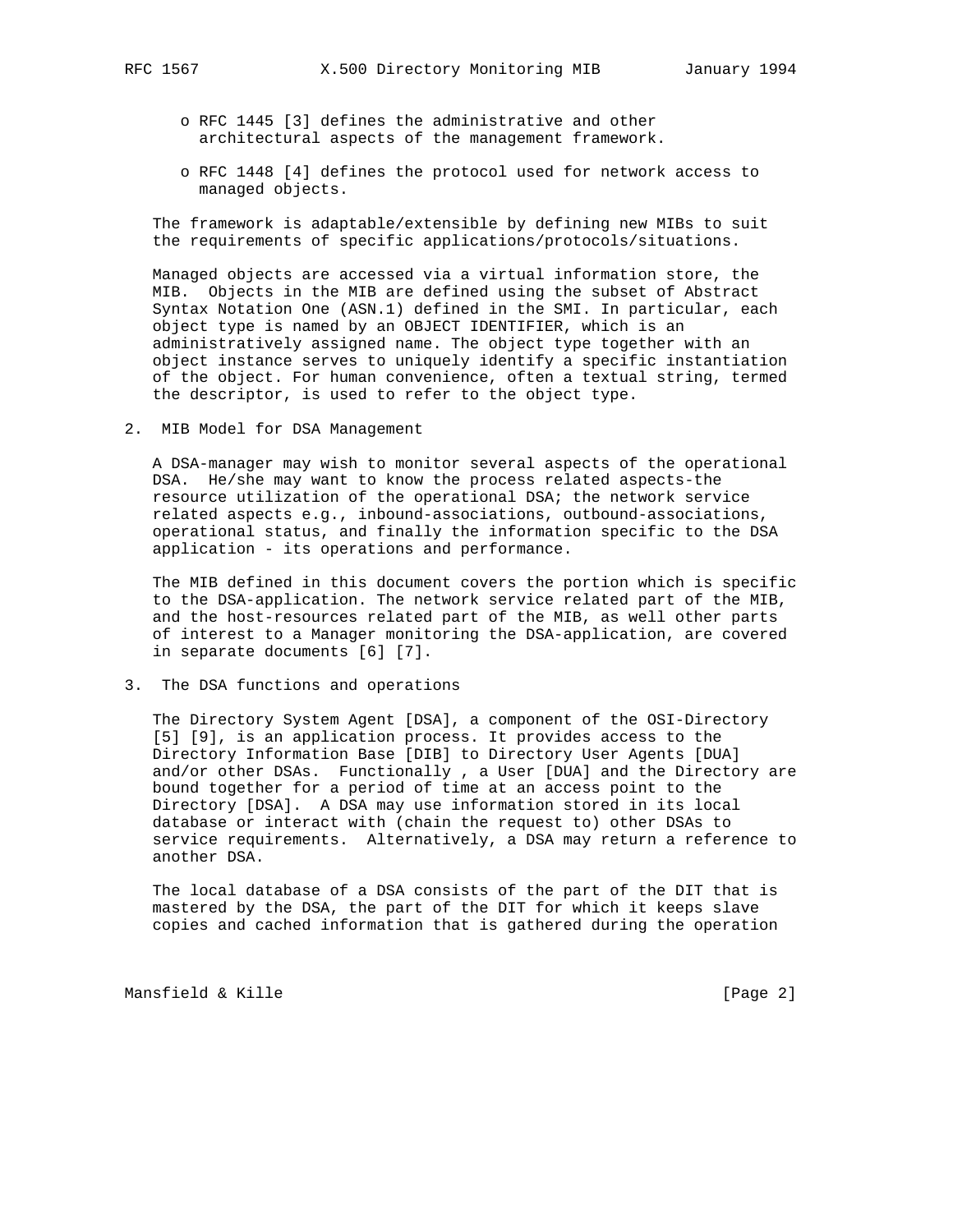of the DSA.

 The specific operations carried out by the DSA are: Read, Compare, AddEntry, ModifyEntry, ModifyRDN, RemoveEntry, List, Search. There is also the special operation Abandon. In response to requests results and/or errors are returned by the DSA.

4. MIB design

 The basic principle has been to keep the MIB as simple as possible. The Managed objects included in the MIB are divided into three tables - dsaOpsTable, dsaEntryTable and dsaIntTable.

- The dsaOpsTable provides summary statistics on the accesses, operations and errors.
- The dsaEntriesTable provides summary statistics on the entries held by the DSA and on cache performance.
- The dsaIntTable provides some useful information on the interaction of the monitored DSA with peer DSAs.

 There are references to the Directory itself for static information pertaining to the DSA. These references are in the form of "Directory Distinguished Name" [8] of the corresponding object. It is intended that DSA management applications will use these references to obtain further related information on the objects of interest.

5. The Directory Monitoring MIB

DSA-MIB DEFINITIONS ::= BEGIN

 IMPORTS MODULE-IDENTITY, OBJECT-TYPE, NOTIFICATION-TYPE FROM SNMPv2-SMI DisplayString, TimeStamp, TEXTUAL-CONVENTION FROM SNMPv2-TC mib-2 FROM RFC1213-MIB applIndex, DistinguishedName FROM APPLICATION-MIB;

 dsaMIB MODULE-IDENTITY LAST-UPDATED "9311250000Z" ORGANIZATION "IETF Mail and Directory Management Working Group"

Mansfield & Kille [Page 3]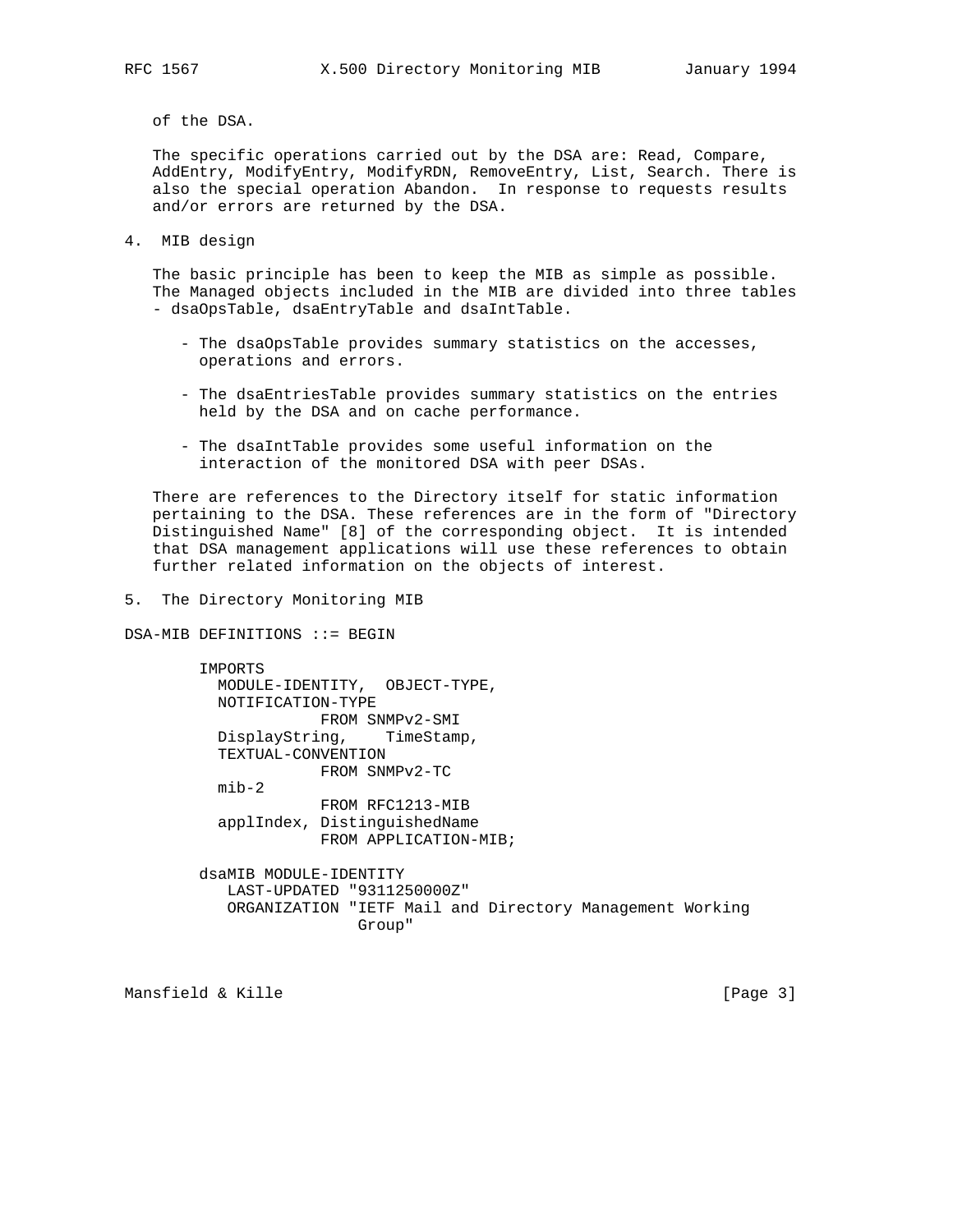```
 CONTACT-INFO
              " Glenn Mansfield
               Postal: AIC Systems Laboratory
                       6-6-3, Minami Yoshinari
                       Aoba-ku, Sendai, 989-32
JP
               Tel: +81 22 279 3310
               Fax: +81 22 279 3640
               E-Mail: glenn@aic.co.jp"
         DESCRIPTION
             " The MIB module for monitoring Directory System Agents."
         ::= { mib-2 29 }
        dsaOpsTable OBJECT-TYPE
            SYNTAX SEQUENCE OF DsaOpsEntry
            MAX-ACCESS not-accessible
            STATUS current
            DESCRIPTION
               " The table holding information related to the
                DSA operations."
            ::= \{dsaMIB 1\} dsaOpsEntry OBJECT-TYPE
            SYNTAX DsaOpsEntry
            MAX-ACCESS not-accessible
            STATUS current
            DESCRIPTION
               " Entry containing operations related statistics
                for a DSA."
             INDEX { applIndex }
            ::= \{dsaOpsTable 1\} DsaOpsEntry ::= SEQUENCE {
 -- Bindings
            dsaAnonymousBinds
                Counter32,
            dsaUnauthBinds
                Counter32,
            dsaSimpleAuthBinds
                Counter32,
            dsaStrongAuthBinds
                Counter32,
            dsaBindSecurityErrors
                Counter32,
```
Mansfield & Kille [Page 4]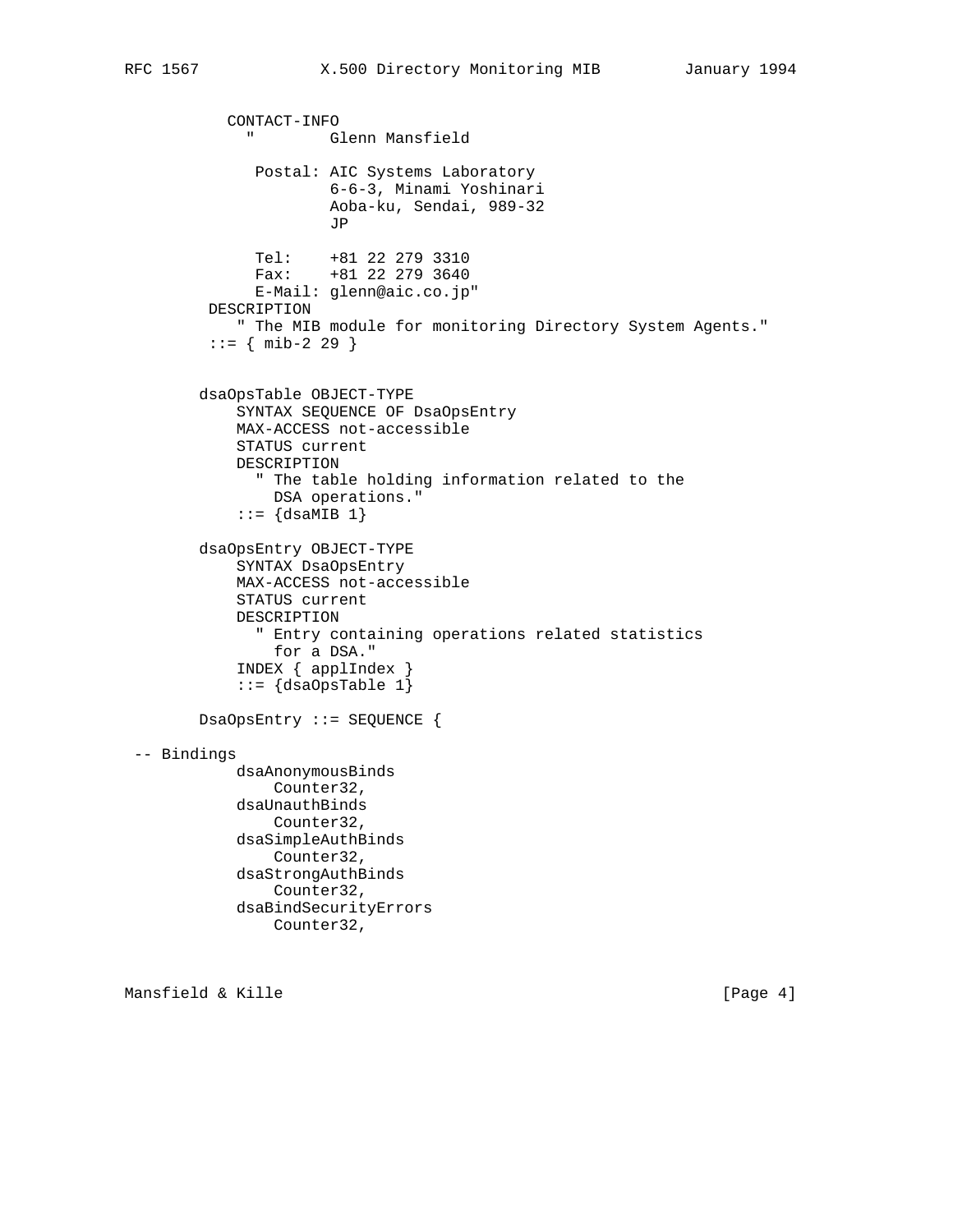# -- In-coming operations

```
 dsaInOps
                 Counter32,
             dsaReadOps
                 Counter32,
             dsaCompareOps
                Counter32,
             dsaAddEntryOps
                Counter32,
             dsaRemoveEntryOps
                 Counter32,
             dsaModifyEntryOps
                 Counter32,
             dsaModifyRDNOps
                 Counter32,
             dsaListOps
                 Counter32,
             dsaSearchOps
                 Counter32,
             dsaOneLevelSearchOps
                 Counter32,
             dsaWholeTreeSearchOps
                 Counter32,
 -- Out going operations
            dsaReferrals
                 Counter32,
             dsaChainings
```

```
 Counter32,
```
## -- Errors

```
 dsaSecurityErrors
        Counter32,
     dsaErrors
        Counter32
 }
 dsaAnonymousBinds OBJECT-TYPE
     SYNTAX Counter32
     MAX-ACCESS read-only
     STATUS current
     DESCRIPTION
       " Number of anonymous binds to this DSA from DUAs
         since application start."
    ::= {dsaOpsEntry 1}
```
Mansfield & Kille [Page 5]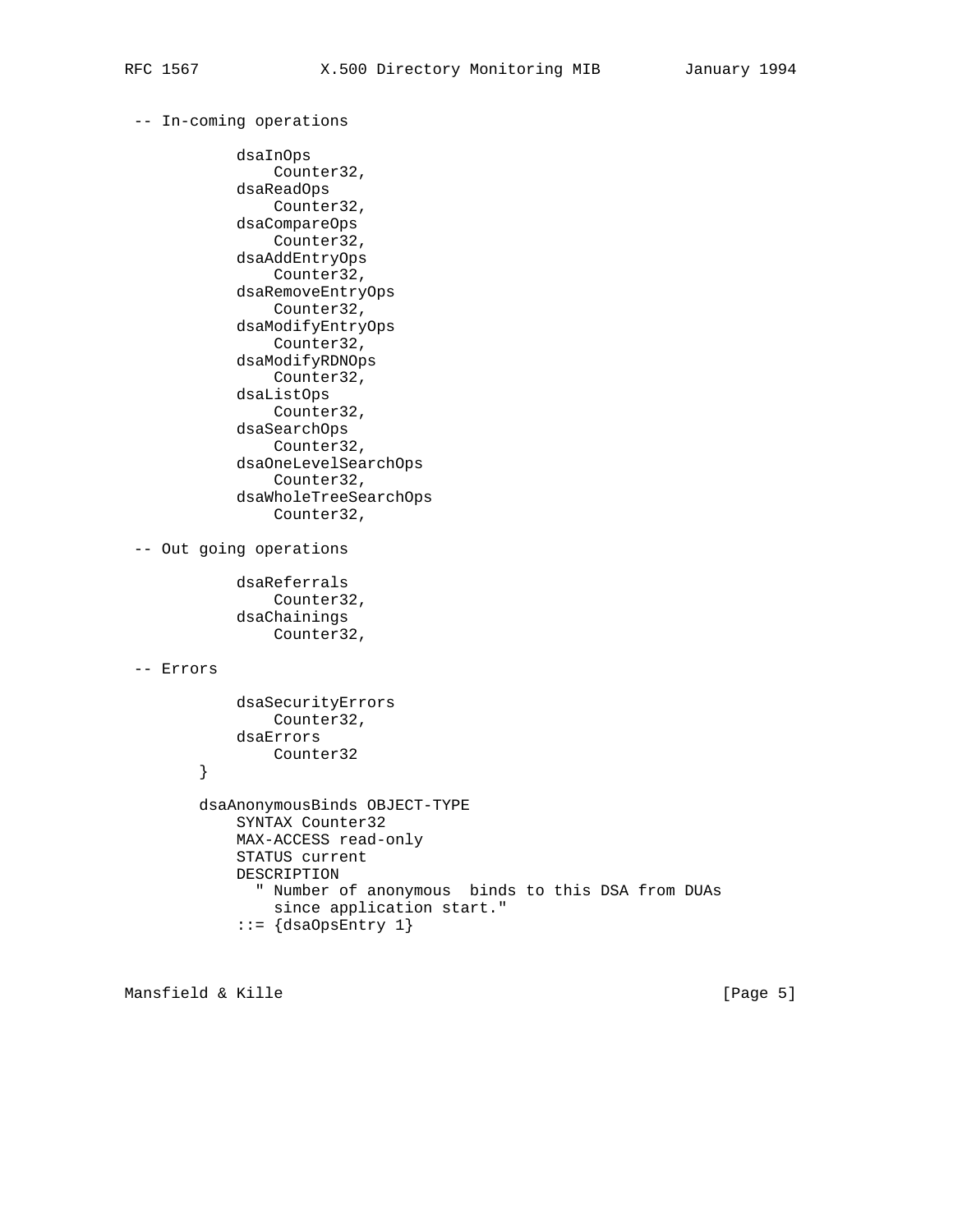```
 dsaUnauthBinds OBJECT-TYPE
     SYNTAX Counter32
     MAX-ACCESS read-only
     STATUS current
     DESCRIPTION
       " Number of un-authenticated binds to this
         DSA since application start."
     ::= {dsaOpsEntry 2}
 dsaSimpleAuthBinds OBJECT-TYPE
     SYNTAX Counter32
     MAX-ACCESS read-only
     STATUS current
     DESCRIPTION
       " Number of binds to this DSA that were authenticated
         using simple authentication procedures since
         application start."
     REFERENCE
       " CCITT Blue Book Fascicle VIII.8 - Rec. X.511, 1988:
         Section 8.1.2.1.1."
    ::= \{dsaOpsEntry\} dsaStrongAuthBinds OBJECT-TYPE
     SYNTAX Counter32
     MAX-ACCESS read-only
     STATUS current
     DESCRIPTION
       " Number of binds to this DSA that were authenticated
         using the strong authentication procedures since
         application start. This includes the binds that were
         authenticated using external authentication procedures."
     REFERENCE
       " CCITT Blue Book Fascicle VIII.8 - Rec. X.511, 1988:
         Sections 8.1.2.1.2 & 8.1.2.1.3."
    ::= \{dsaOpsEntry 4\} dsaBindSecurityErrors OBJECT-TYPE
     SYNTAX Counter32
     MAX-ACCESS read-only
     STATUS current
     DESCRIPTION
       " Number of bind operations that have been rejected
         by this DSA due to inappropriateAuthentication or
         invalidCredentials."
     REFERENCE
       " CCITT Blue Book Fascicle VIII.8 - Rec. X.511, 1988:
         Section 12.7.2"
```
Mansfield & Kille [Page 6]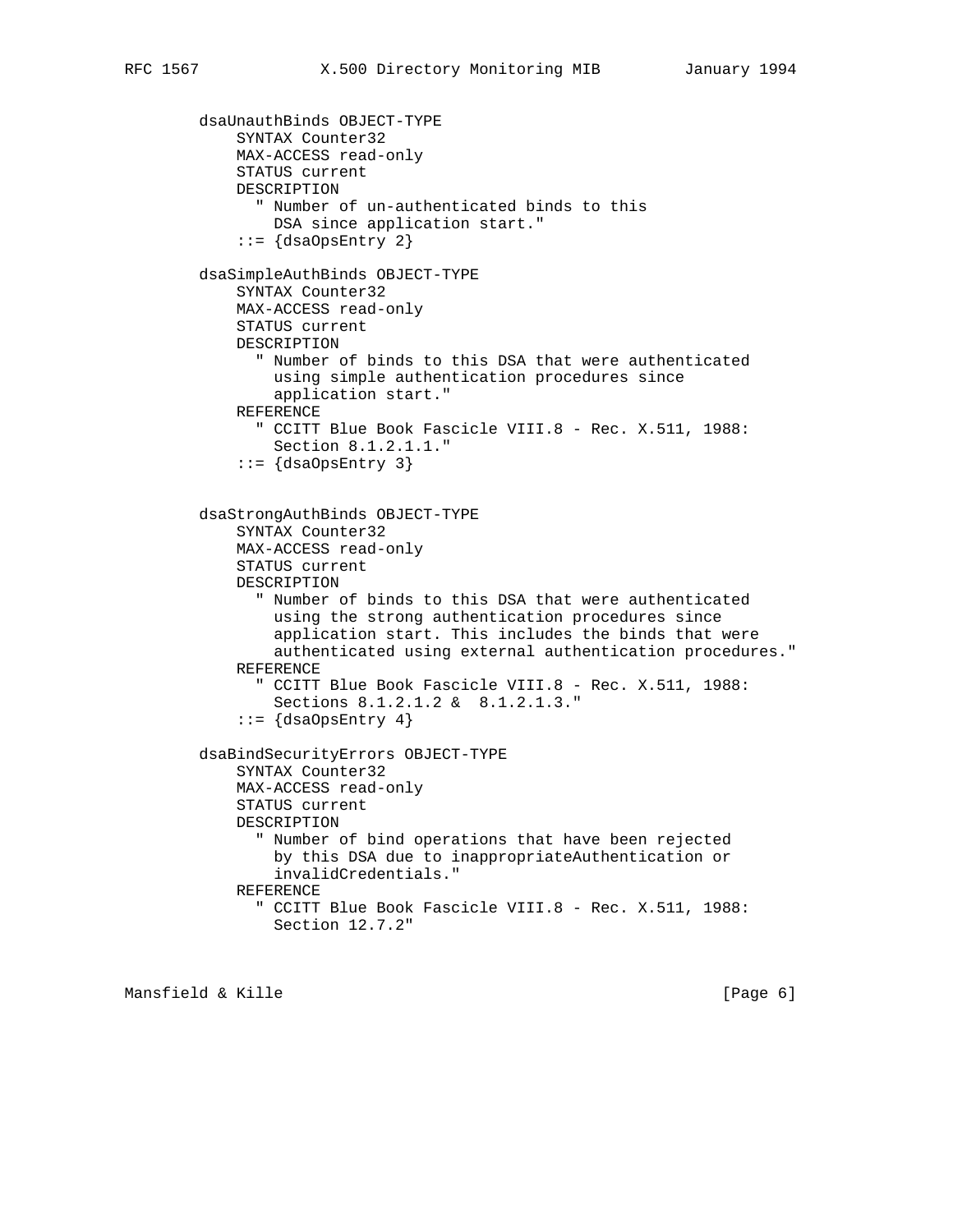```
 ::= {dsaOpsEntry 5}
 dsaInOps OBJECT-TYPE
     SYNTAX Counter32
     MAX-ACCESS read-only
     STATUS current
     DESCRIPTION
       " Number of operations forwarded to this DSA
         from DUAs or other DSAs since application
         start up."
    ::= \{dsaOpsEntry 6\} dsaReadOps OBJECT-TYPE
     SYNTAX Counter32
     MAX-ACCESS read-only
     STATUS current
     DESCRIPTION
       " Number of read operations serviced by
         this DSA since application startup."
     REFERENCE
       " CCITT Blue Book Fascicle VIII.8 - Rec. X.511, 1988:
         Section 9.1."
    ::= \{dsaOpsEntry 7\} dsaCompareOps OBJECT-TYPE
     SYNTAX Counter32
     MAX-ACCESS read-only
     STATUS current
     DESCRIPTION
       " Number of compare operations serviced by
         this DSA since application startup."
     REFERENCE
       " CCITT Blue Book Fascicle VIII.8 - Rec. X.511, 1988:
         Section 9.2."
    ::= \{dsaOpsEntry 8\} dsaAddEntryOps OBJECT-TYPE
     SYNTAX Counter32
     MAX-ACCESS read-only
     STATUS current
     DESCRIPTION
       " Number of addEntry operations serviced by
         this DSA since application startup."
     REFERENCE
       " CCITT Blue Book Fascicle VIII.8 - Rec. X.511, 1988:
         Section 11.1."
```

```
::= \{dsaOpsEntry 9\}
```
Mansfield & Kille [Page 7]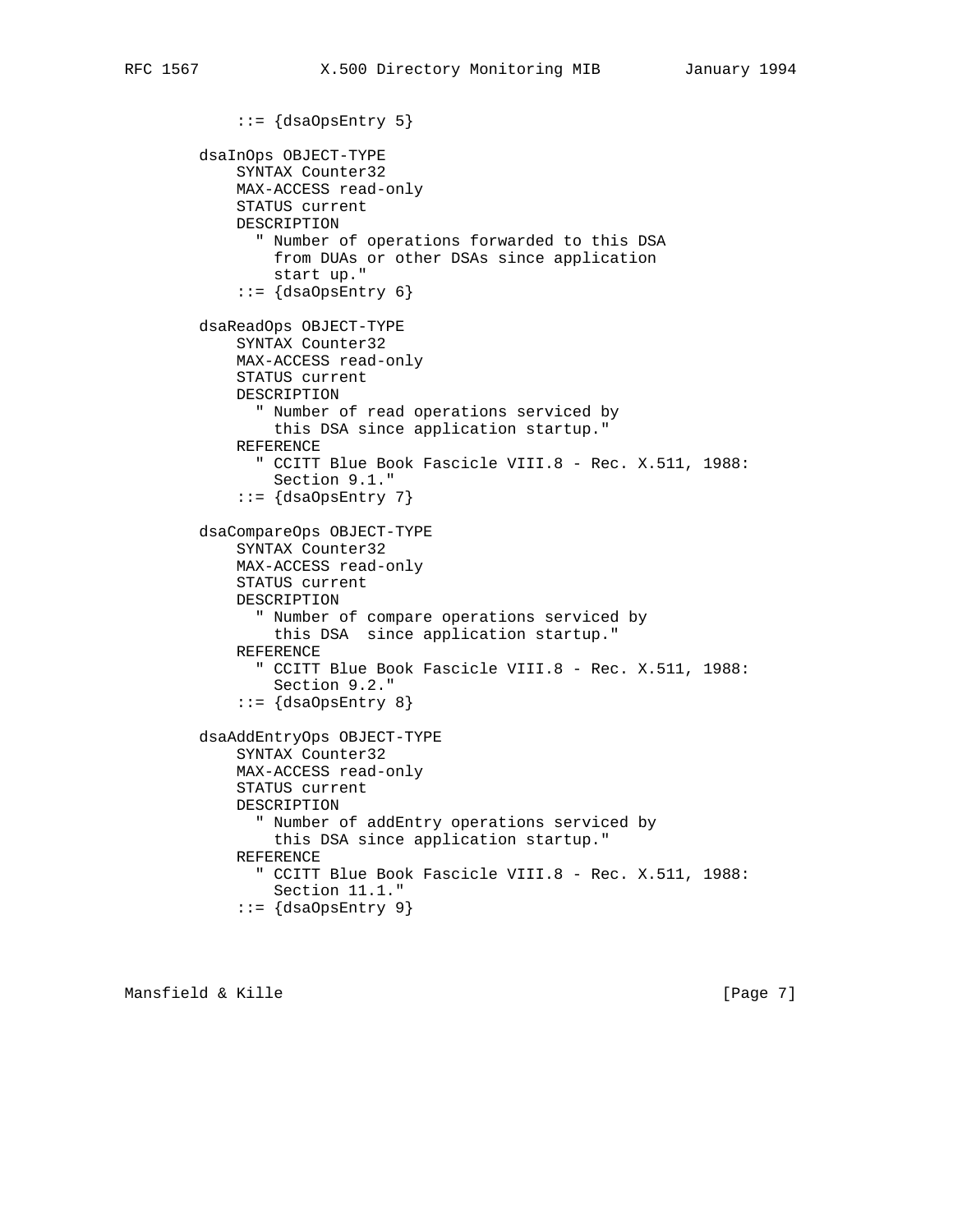```
 dsaRemoveEntryOps OBJECT-TYPE
     SYNTAX Counter32
     MAX-ACCESS read-only
     STATUS current
     DESCRIPTION
       " Number of removeEntry operations serviced by
         this DSA since application startup."
     REFERENCE
       " CCITT Blue Book Fascicle VIII.8 - Rec. X.511, 1988:
         Section 11.2."
    ::= \{dsaOpsEntry 10\} dsaModifyEntryOps OBJECT-TYPE
     SYNTAX Counter32
     MAX-ACCESS read-only
     STATUS current
     DESCRIPTION
       " Number of modifyEntry operations serviced by
         this DSA since application startup."
     REFERENCE
       " CCITT Blue Book Fascicle VIII.8 - Rec. X.511, 1988:
         Section 11.3."
    ::= \{dsaOpsEntry 11\} dsaModifyRDNOps OBJECT-TYPE
     SYNTAX Counter32
     MAX-ACCESS read-only
     STATUS current
     DESCRIPTION
       " Number of modifyRDN operations serviced by
         this DSA since application startup."
     REFERENCE
       " CCITT Blue Book Fascicle VIII.8 - Rec. X.511, 1988:
         Section 11.4."
    ::= \{dsaOpsEntry 12\} dsaListOps OBJECT-TYPE
     SYNTAX Counter32
     MAX-ACCESS read-only
     STATUS current
     DESCRIPTION
       " Number of list operations serviced by
         this DSA since application startup."
     REFERENCE
       " CCITT Blue Book Fascicle VIII.8 - Rec. X.511, 1988:
         Section 10.1."
    ::= \{dsaOpsEntry 13\}
```
Mansfield & Kille [Page 8]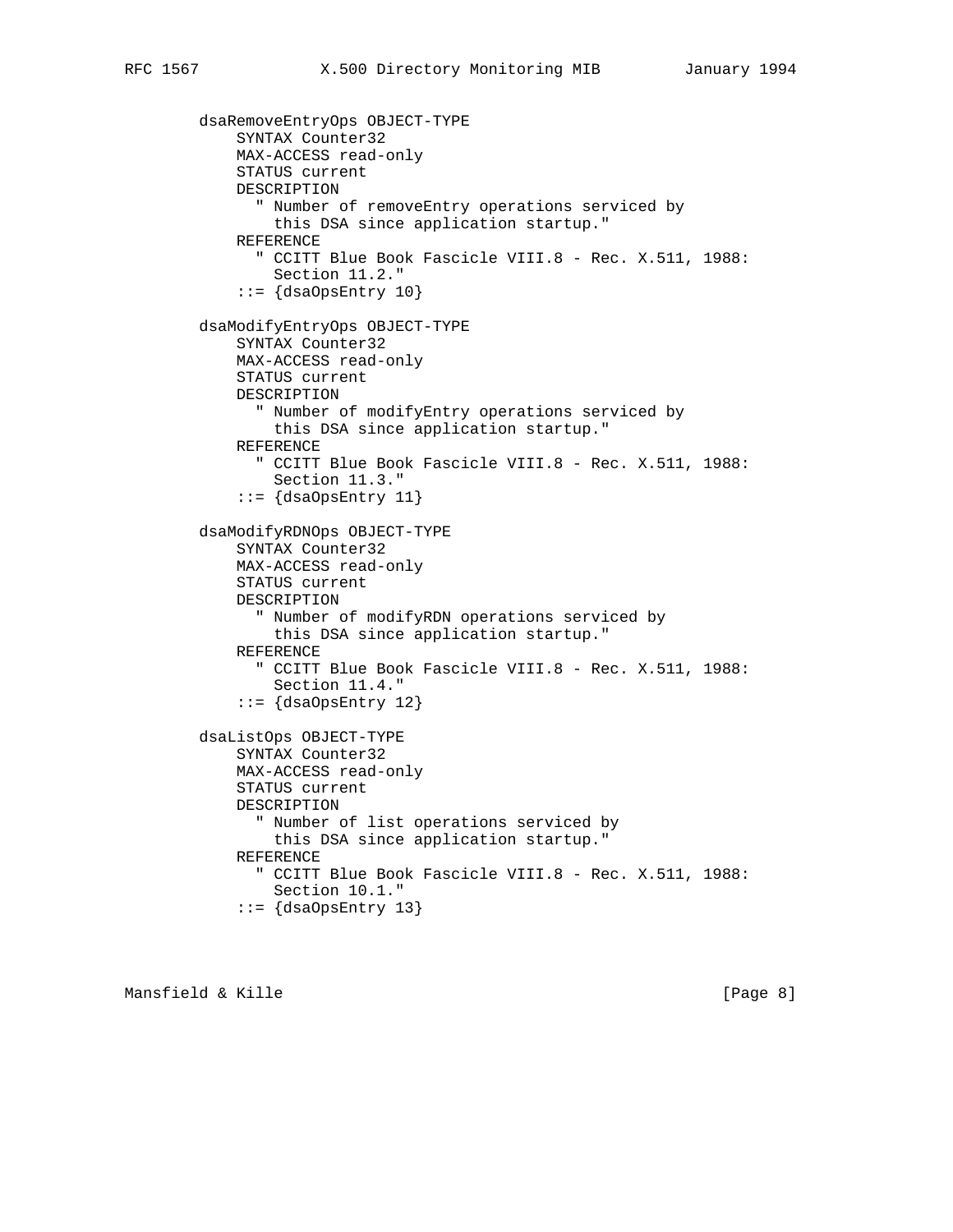```
 dsaSearchOps OBJECT-TYPE
     SYNTAX Counter32
     MAX-ACCESS read-only
     STATUS current
     DESCRIPTION
       " Number of search operations- baseObjectSearches,
         oneLevelSearches and subTreeSearches, serviced
         by this DSA since application startup."
     REFERENCE
       " CCITT Blue Book Fascicle VIII.8 - Rec. X.511, 1988:
         Section 10.2."
    ::= {dsaOpsEntry 14}
 dsaOneLevelSearchOps OBJECT-TYPE
     SYNTAX Counter32
     MAX-ACCESS read-only
     STATUS current
     DESCRIPTION
       " Number of oneLevelSearch operations serviced
         by this DSA since application startup."
     REFERENCE
       " CCITT Blue Book Fascicle VIII.8 - Rec. X.511, 1988:
         Section 10.2.2.2."
    ::= \{dsaOpsEntry 15\} dsaWholeTreeSearchOps OBJECT-TYPE
     SYNTAX Counter32
     MAX-ACCESS read-only
     STATUS current
     DESCRIPTION
       " Number of wholeTreeSearch operations serviced
         by this DSA since application startup."
     REFERENCE
       " CCITT Blue Book Fascicle VIII.8 - Rec. X.511, 1988:
         Section 10.2.2.2."
    ::= {dsaOpsEntry 16}
 dsaReferrals OBJECT-TYPE
     SYNTAX Counter32
     MAX-ACCESS read-only
     STATUS current
     DESCRIPTION
       " Number of referrals returned by this DSA in response
         to requests for operations since application startup."
     REFERENCE
       " CCITT Blue Book Fascicle VIII.8 - Rec. X.511, 1988:
         Section 12.6."
    ::= {dsaOpsEntry 17}
```
Mansfield & Kille [Page 9]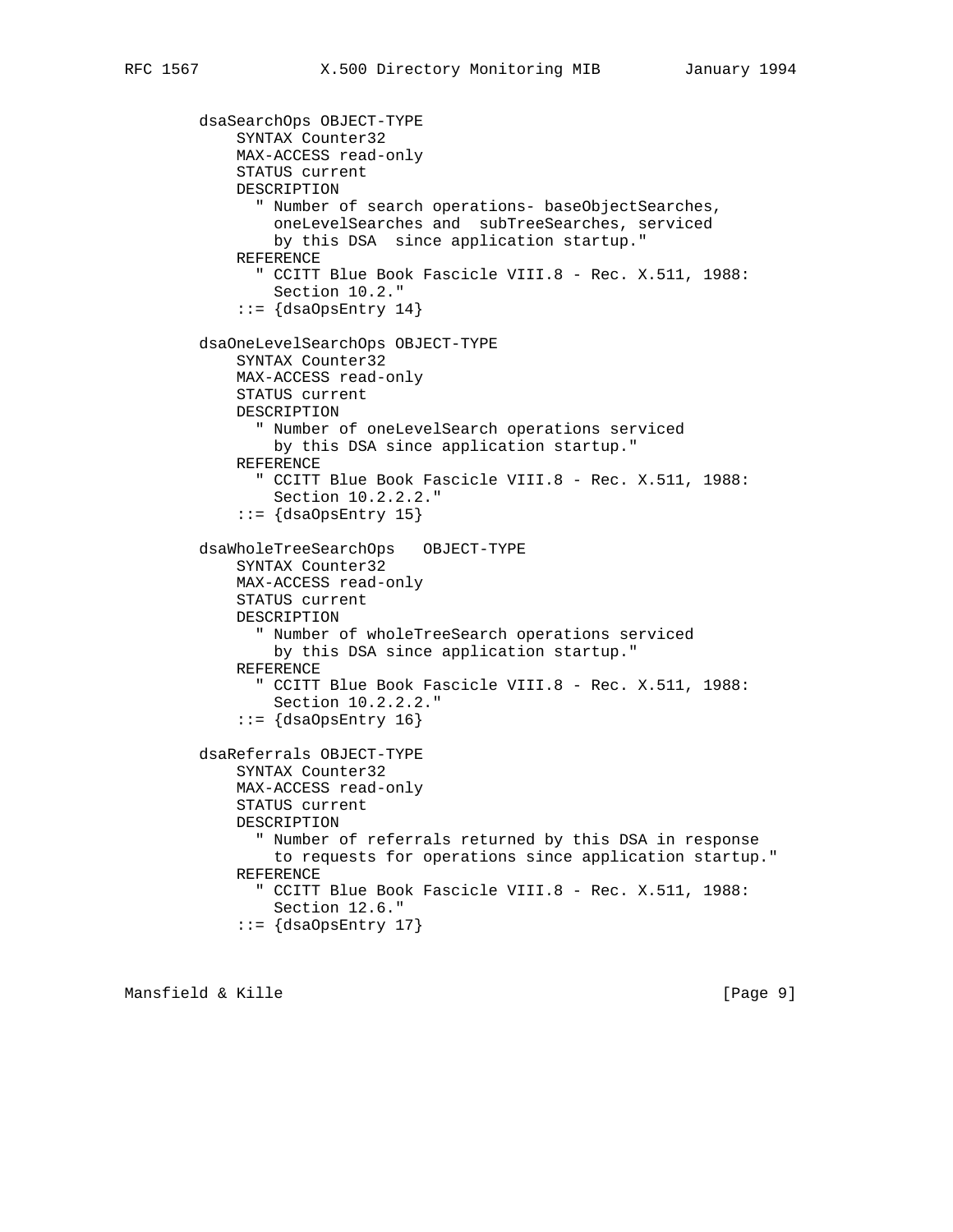```
 dsaChainings OBJECT-TYPE
            SYNTAX Counter32
            MAX-ACCESS read-only
            STATUS current
            DESCRIPTION
              " Number of operations forwarded by this DSA
                to other DSAs since application startup."
            REFERENCE
              " CCITT Blue Book Fascicle VIII.8 - Rec. X.518, 1988:
                Section 14."
           ::= \{dsaOpsEntry 18\} dsaSecurityErrors OBJECT-TYPE
            SYNTAX Counter32
            MAX-ACCESS read-only
            STATUS current
            DESCRIPTION
              " Number of operations forwarded to this DSA
                which did not meet the security requirements. "
            REFERENCE
              " CCITT Blue Book Fascicle VIII.8 - Rec. X.511, 1988:
                Section 12.7."
           ::= \{dsaOpsEntry 19\} dsaErrors OBJECT-TYPE
            SYNTAX Counter32
            MAX-ACCESS read-only
            STATUS current
            DESCRIPTION
              " Number of operations that could not be serviced
                due to errors other than security errors, and
                referrals.
                A partially serviced operation will not be counted
                as an error.
                The errors include NameErrors, UpdateErrors, Attribute
                errors and ServiceErrors."
            REFERENCE
              " CCITT Blue Book Fascicle VIII.8 - Rec. X.511, 1988:
                Sections 12.4, 12.5, 12.8 & 12.9."
            ::= {dsaOpsEntry 20}
 -- Entry statistics/Cache performance
        dsaEntriesTable OBJECT-TYPE
            SYNTAX SEQUENCE OF DsaEntriesEntry
            MAX-ACCESS not-accessible
            STATUS current
            DESCRIPTION
              " The table holding information related to the
```
Mansfield & Kille [Page 10]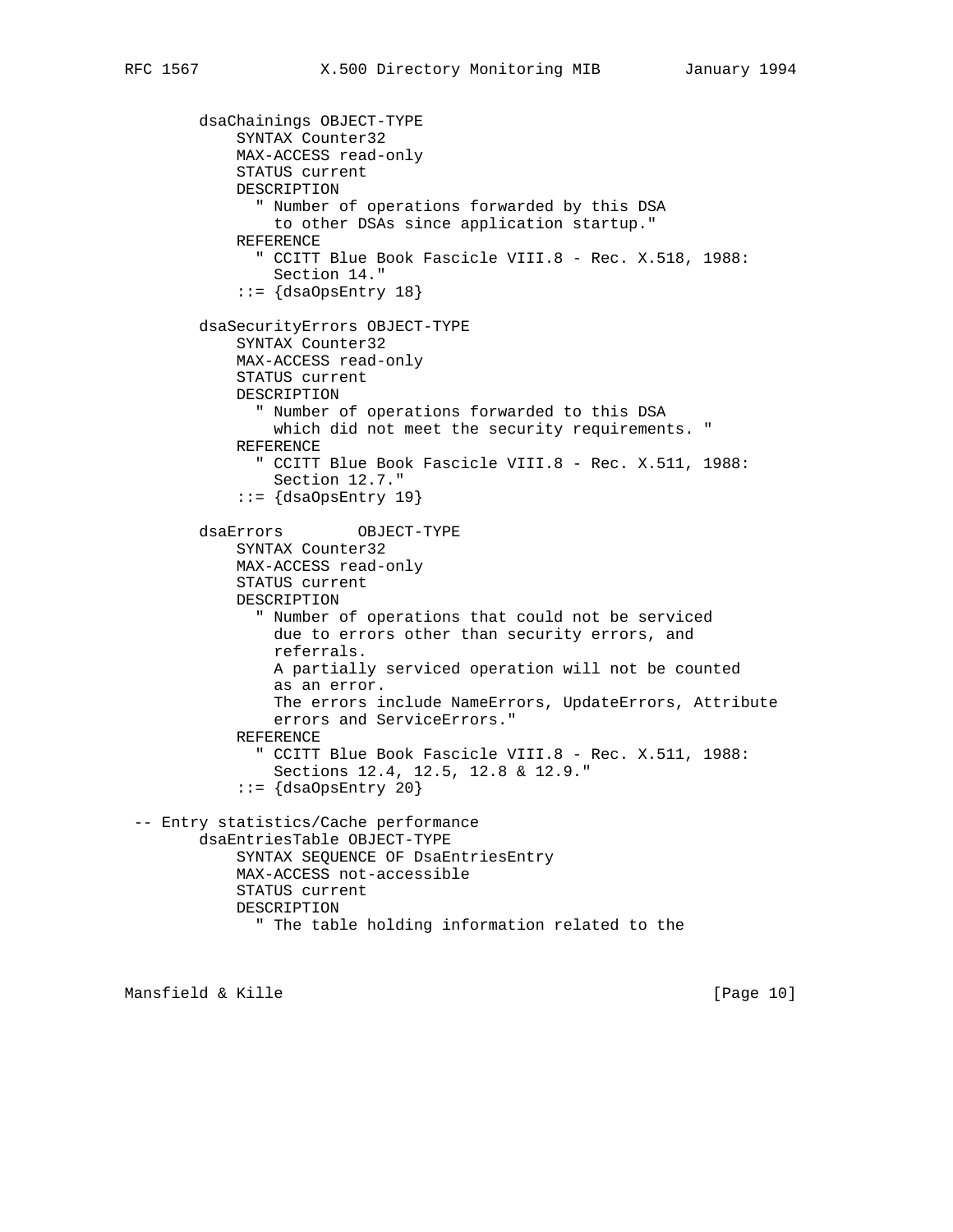```
 entry statistics and cache performance of the DSAs."
    ::= \{dsaMIB 2\} dsaEntriesEntry OBJECT-TYPE
     SYNTAX DsaEntriesEntry
     MAX-ACCESS not-accessible
     STATUS current
     DESCRIPTION
       " Entry containing statistics pertaining to entries
        held by a DSA."
     INDEX { applIndex }
     ::= {dsaEntriesTable 1}
 DsaEntriesEntry ::= SEQUENCE {
     dsaMasterEntries
         Gauge32,
     dsaCopyEntries
         Gauge32,
     dsaCacheEntries
         Gauge32,
     dsaCacheHits
         Counter32,
     dsaSlaveHits
        Counter32
 }
 dsaMasterEntries OBJECT-TYPE
     SYNTAX Gauge32
     MAX-ACCESS read-only
     STATUS current
     DESCRIPTION
       " Number of entries mastered in the DSA."
     ::= {dsaEntriesEntry 1}
 dsaCopyEntries OBJECT-TYPE
     SYNTAX Gauge32
     MAX-ACCESS read-only
     STATUS current
     DESCRIPTION
       " Number of entries for which systematic (slave)
         copies are maintained in the DSA."
     ::= {dsaEntriesEntry 2}
 dsaCacheEntries OBJECT-TYPE
     SYNTAX Gauge32
     MAX-ACCESS read-only
     STATUS current
     DESCRIPTION
```
Mansfield & Kille [Page 11]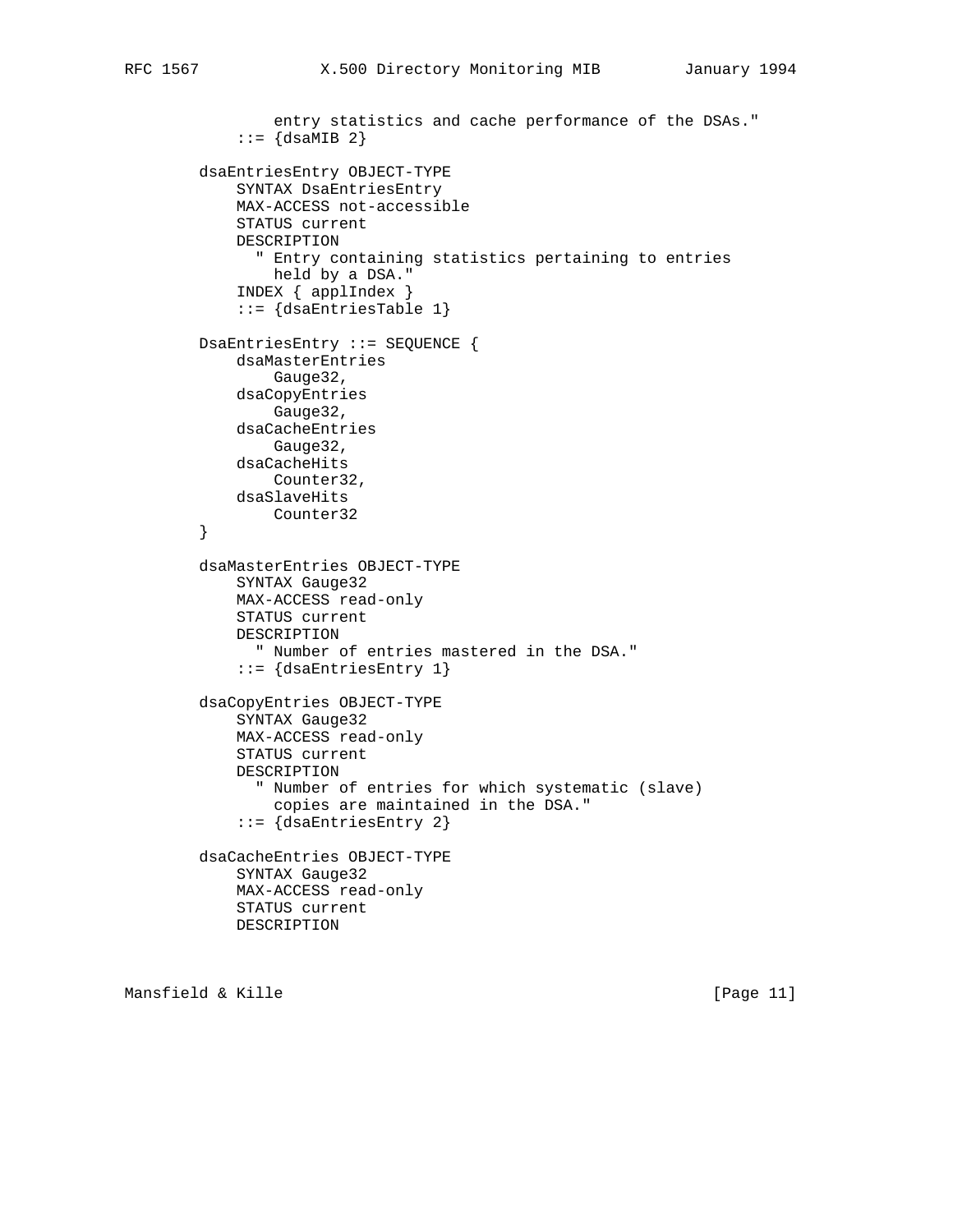" Number of entries cached (non-systematic copies) in the DSA. This will include the entries that are cached partially. The negative cache is not counted." ::= {dsaEntriesEntry 3} dsaCacheHits OBJECT-TYPE SYNTAX Counter32 MAX-ACCESS read-only STATUS current DESCRIPTION " Number of operations that were serviced from the locally held cache since application startup." ::= {dsaEntriesEntry 4} dsaSlaveHits OBJECT-TYPE SYNTAX Counter32 MAX-ACCESS read-only STATUS current DESCRIPTION " Number of operations that were serviced from the locally held object replications [ shadow entries] since application startup."

```
 ::= {dsaEntriesEntry 5}
```
 -- The dsaIntTable contains statistical data on the peer DSAs -- with which the monitored DSAs [attempt to] interact. This -- table will provide a useful insight into the effect of -- neighbours on the DSA performance. -- The table keeps track of the last "N" DSAs with which the -- monitored DSAs has interacted [attempted to interact], -- where "N" is a locally-defined constant. dsaIntTable OBJECT-TYPE

 SYNTAX SEQUENCE OF DsaIntEntry MAX-ACCESS not-accessible STATUS current DESCRIPTION " Each row of this table contains some details related to the history of the interaction of the monitored DSAs with their respective peer DSAs."  $::=$   $\{$  dsaMIB 3  $\}$ dsaIntEntry OBJECT-TYPE

 SYNTAX DsaIntEntry MAX-ACCESS not-accessible

Mansfield & Kille [Page 12]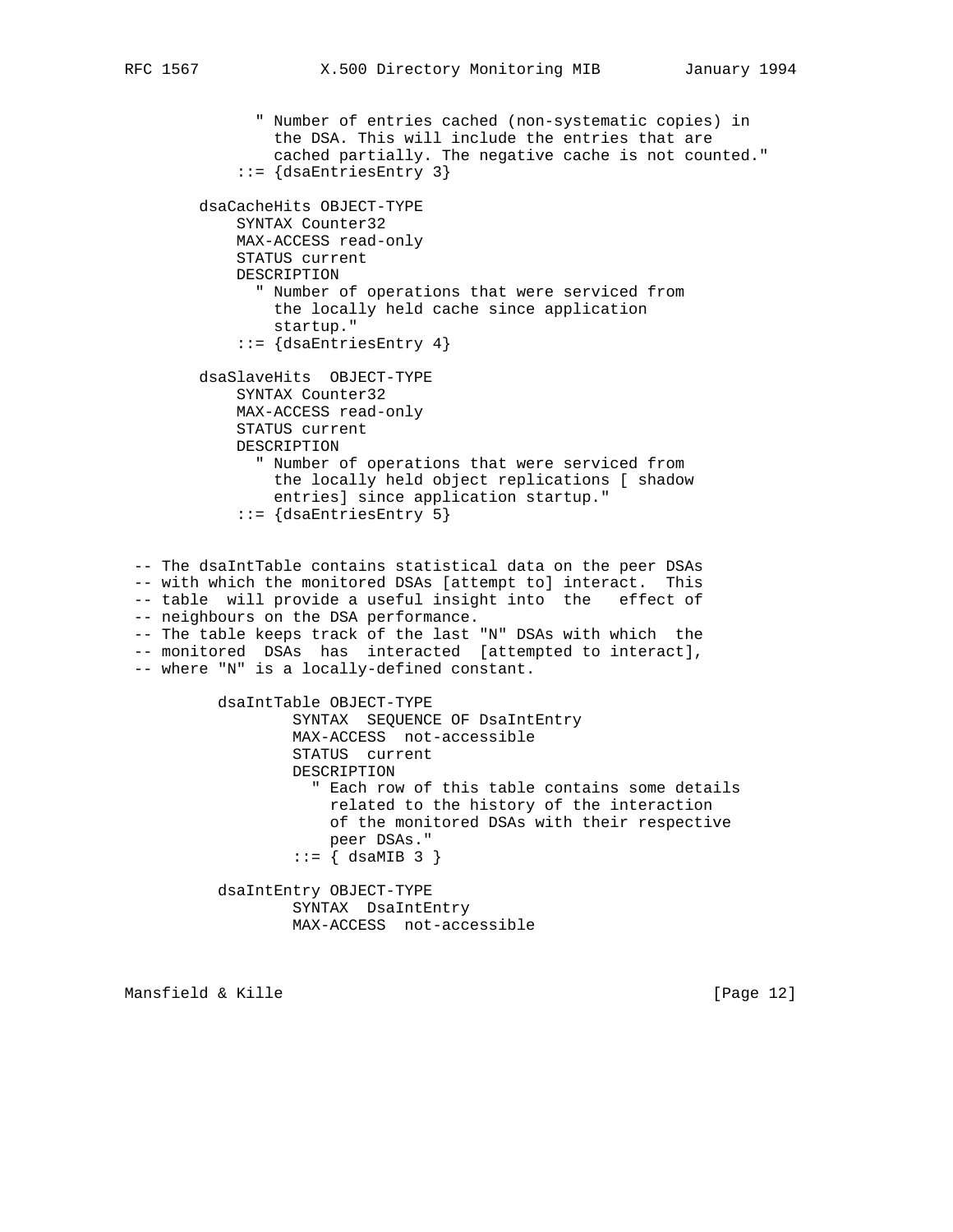```
 STATUS current
                   DESCRIPTION
                     " Entry containing interaction details of a DSA
                       with a peer DSA."
                   INDEX { applIndex,dsaIntIndex }
                  ::= { dsaIntTable 1 }
           DsaIntEntry ::= SEQUENCE {
               dsaIntIndex
                   INTEGER,
               dsaName
                   DistinguishedName,
               dsaTimeOfCreation
                   TimeStamp,
               dsaTimeOfLastAttempt
                   TimeStamp,
               dsaTimeOfLastSuccess
                   TimeStamp,
               dsaFailuresSinceLastSuccess
                  Counter32,
               dsaFailures
                  Counter32,
               dsaSuccesses
           Counter32
 }
         dsaIntIndex OBJECT-TYPE
             SYNTAX INTEGER (1..2147483647)
             MAX-ACCESS not-accessible
             STATUS current
             DESCRIPTION
               " Together with applIndex it forms the unique key to
                 identify the conceptual row which contains useful info
                 on the (attempted) interaction between the DSA (referred
                 to by applIndex) and a peer DSA."
            ::= {dsaIntEntry 1}
         dsaName OBJECT-TYPE
             SYNTAX DistinguishedName
             MAX-ACCESS read-only
             STATUS current
             DESCRIPTION
               " Distinguished Name of the peer DSA to which this
                 entry pertains."
             ::= {dsaIntEntry 2}
        dsaTimeOfCreation OBJECT-TYPE
             SYNTAX TimeStamp
```
Mansfield & Kille [Page 13]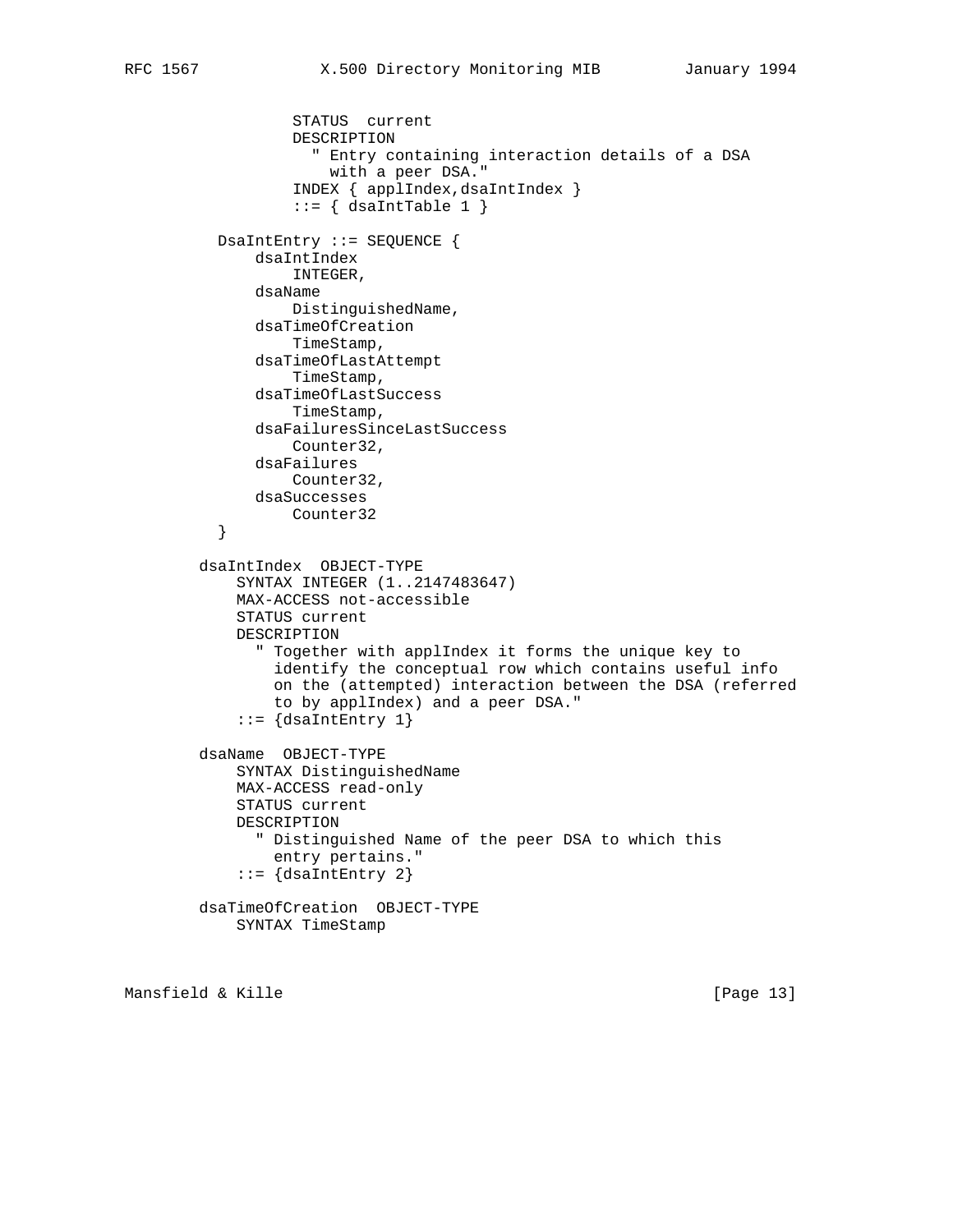MAX-ACCESS read-only STATUS current DESCRIPTION " The value of sysUpTime when this row was created. If the entry was created before the network management subsystem was initialized, this object will contain a value of zero."  $::=$   $\{dsalntEntry \}$  dsaTimeOfLastAttempt OBJECT-TYPE SYNTAX TimeStamp MAX-ACCESS read-only STATUS current DESCRIPTION " The value of sysUpTime when the last attempt was made to contact this DSA. If the last attempt was made before the network management subsystem was initialized, this object will contain a value of zero."  $::=$   $\{dsalntEntry 4\}$  dsaTimeOfLastSuccess OBJECT-TYPE SYNTAX TimeStamp MAX-ACCESS read-only STATUS current DESCRIPTION " The value of sysUpTime when the last attempt made to contact this DSA was successful. If there have been no successful attempts this entry will have a value of zero. If the last successful attempt was made before the network management subsystem was initialized, this object will contain a value of zero."  $::=$   $\{dsalntEntry 5\}$  dsaFailuresSinceLastSuccess OBJECT-TYPE SYNTAX Counter32 MAX-ACCESS read-only STATUS current DESCRIPTION " The number of failures since the last time an attempt to contact this DSA was successful. If there has been no successful attempts, this counter will contain the number of failures since this entry was created."  $::=$  {dsaIntEntry 6} dsaFailures OBJECT-TYPE SYNTAX Counter32 MAX-ACCESS read-only

Mansfield & Kille [Page 14]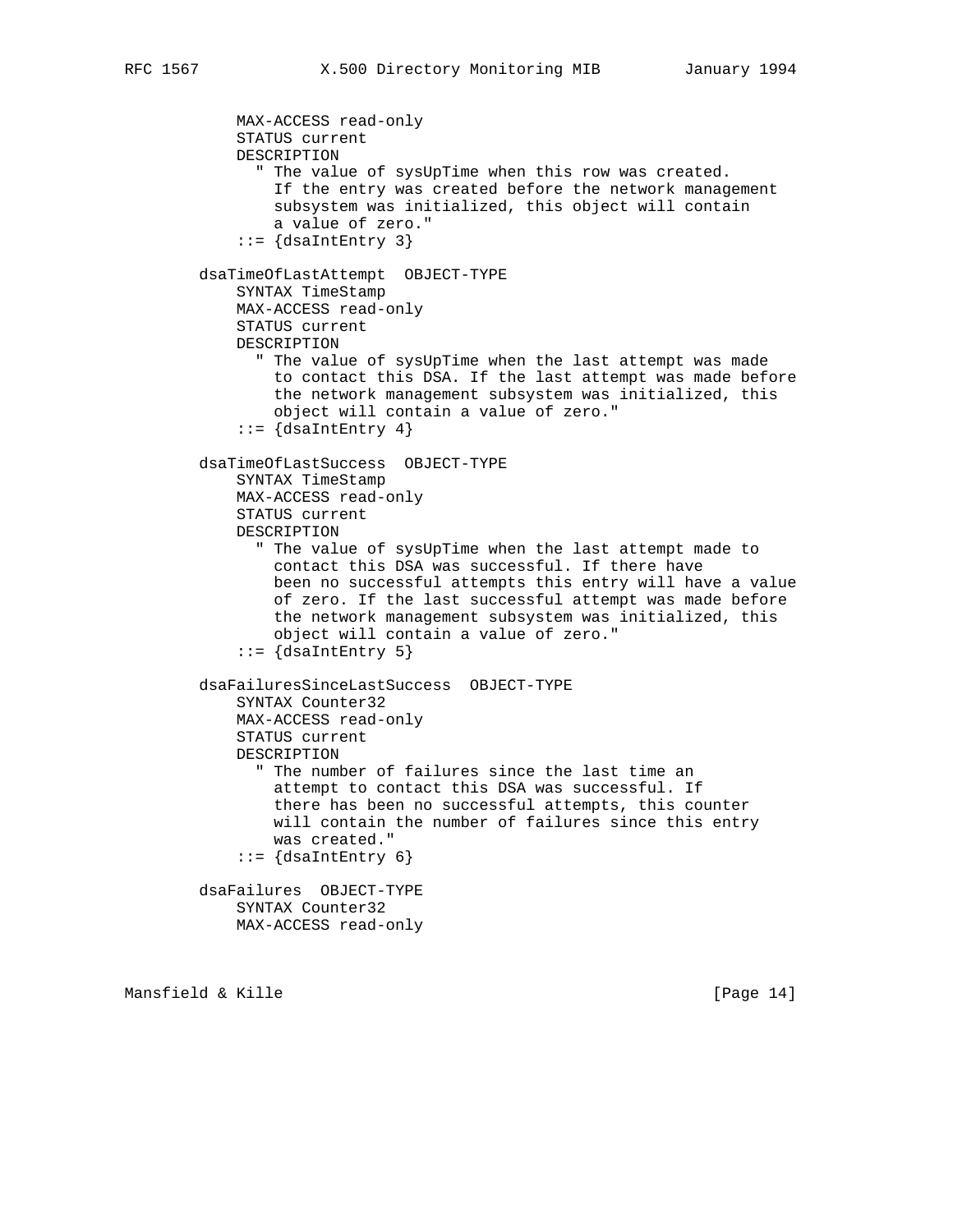STATUS current DESCRIPTION " Cumulative failures since the creation of this entry."  $::=$  {dsaIntEntry 7} dsaSuccesses OBJECT-TYPE SYNTAX Counter32 MAX-ACCESS read-only STATUS current DESCRIPTION " Cumulative successes since the creation of this entry."  $::= \{dsalntEntry 8\}$  -- Conformance information dsaConformance OBJECT IDENTIFIER ::= { dsaMIB 4 } dsaGroups  $OBJECT IDENTIFIER :: = \{ dsaConformance 1 \}$  dsaCompliances OBJECT IDENTIFIER ::= { dsaConformance 2 } -- Compliance statements dsaOpsCompliance MODULE-COMPLIANCE STATUS current DESCRIPTION "The compliance statement for SNMPv2 entities which implement the DSA-MIB for monitoring DSA operations." MODULE -- this module MANDATORY-GROUPS { dsaOpsGroup } ::= { dsaCompliances 1 } dsaEntryCompliance MODULE-COMPLIANCE STATUS current DESCRIPTION "The compliance statement for SNMPv2 entities which implement the DSA-MIB for monitoring DSA operations, entry statistics and cache performance." MODULE -- this module MANDATORY-GROUPS { dsaOpsGroup, dsaEntryGroup }

Mansfield & Kille [Page 15]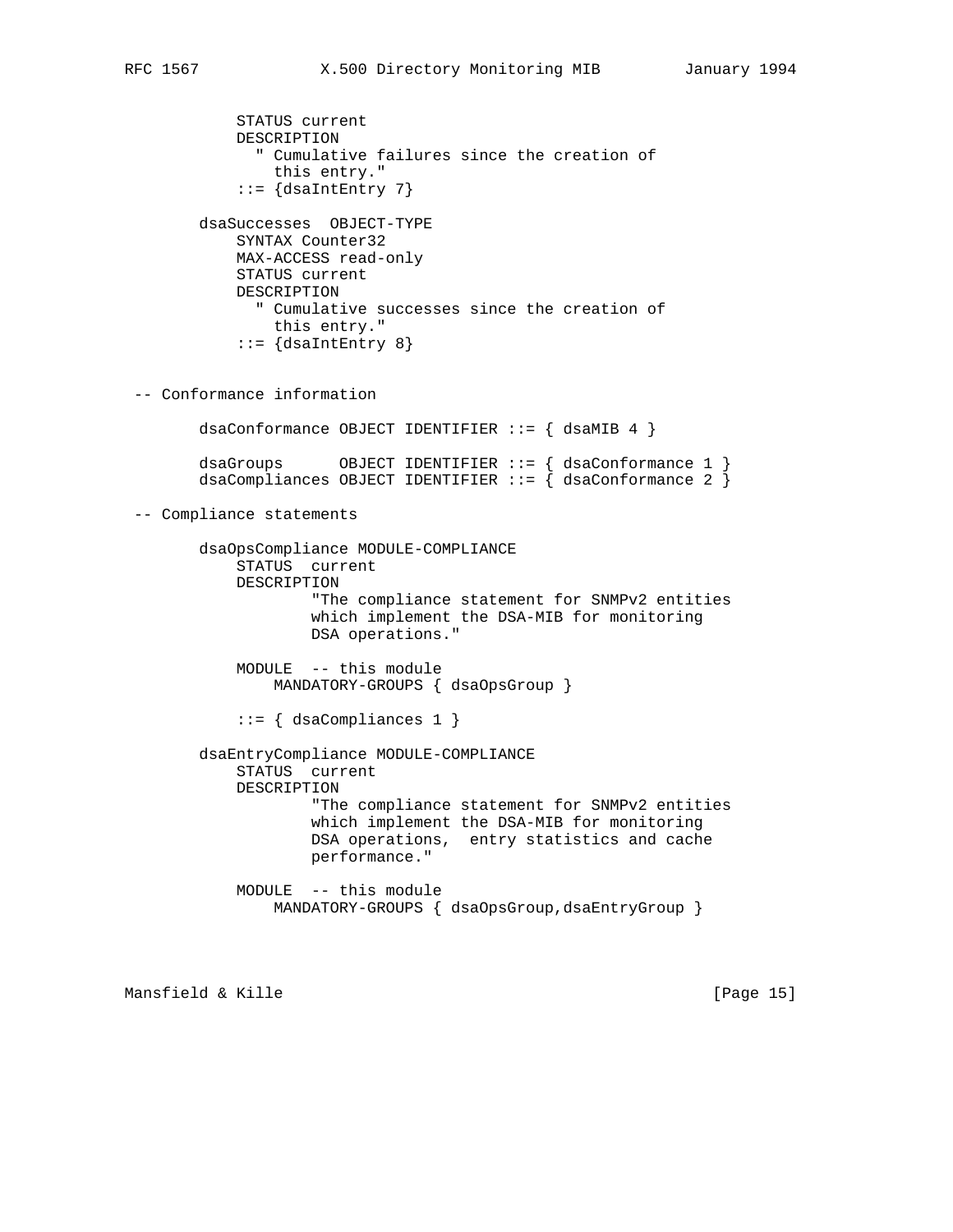```
 ::= { dsaCompliances 2 }
        dsaIntCompliance MODULE-COMPLIANCE
           STATUS current
           DESCRIPTION
                   " The compliance statement for SNMPv2 entities
                    which implement the DSA-MIB for monitoring DSA
                    operations and the interaction of the DSA with
                    peer DSAs."
           MODULE -- this module
               MANDATORY-GROUPS { dsaOpsGroup, dsaIntGroup }
          ::= { dsaCompliances 3 }
 -- Units of conformance
        dsaOpsGroup OBJECT-GROUP
           OBJECTS {
             dsaAnonymousBinds, dsaUnauthBinds, dsaSimpleAuthBinds,
             dsaStrongAuthBinds, dsaBindSecurityErrors,dsaInOps,
 dsaReadOps, dsaCompareOps, dsaAddEntryOps,
 dsaRemoveEntryOps, dsaModifyEntryOps, dsaModifyRDNOps,
 dsaListOps, dsaSearchOps, dsaOneLevelSearchOps,
dsaWholeTreeSearchOps,dsaReferrals, dsaChainings,
             dsaSecurityErrors, dsaErrors}
           STATUS current
           DESCRIPTION
                   " A collection of objects for monitoring the DSA
                    operations."
          ::= { dsaGroups 1 }
        dsaEntryGroup OBJECT-GROUP
 OBJECTS {dsaMasterEntries, dsaCopyEntries, dsaCacheEntries,
 dsaCacheHits, dsaSlaveHits}
           STATUS current
           DESCRIPTION
                   " A collection of objects for monitoring the DSA
                    entry statistics and cache performance."
          ::= \{ dsaGroups 2 \} dsaIntGroup OBJECT-GROUP
           OBJECTS {
             dsaName, dsaTimeOfCreation, dsaTimeOfLastAttempt,
             dsaTimeOfLastSuccess,dsaFailuresSinceLastSuccess,dsaFailures,
             dsaSuccesses}
           STATUS current
```
Mansfield & Kille [Page 16]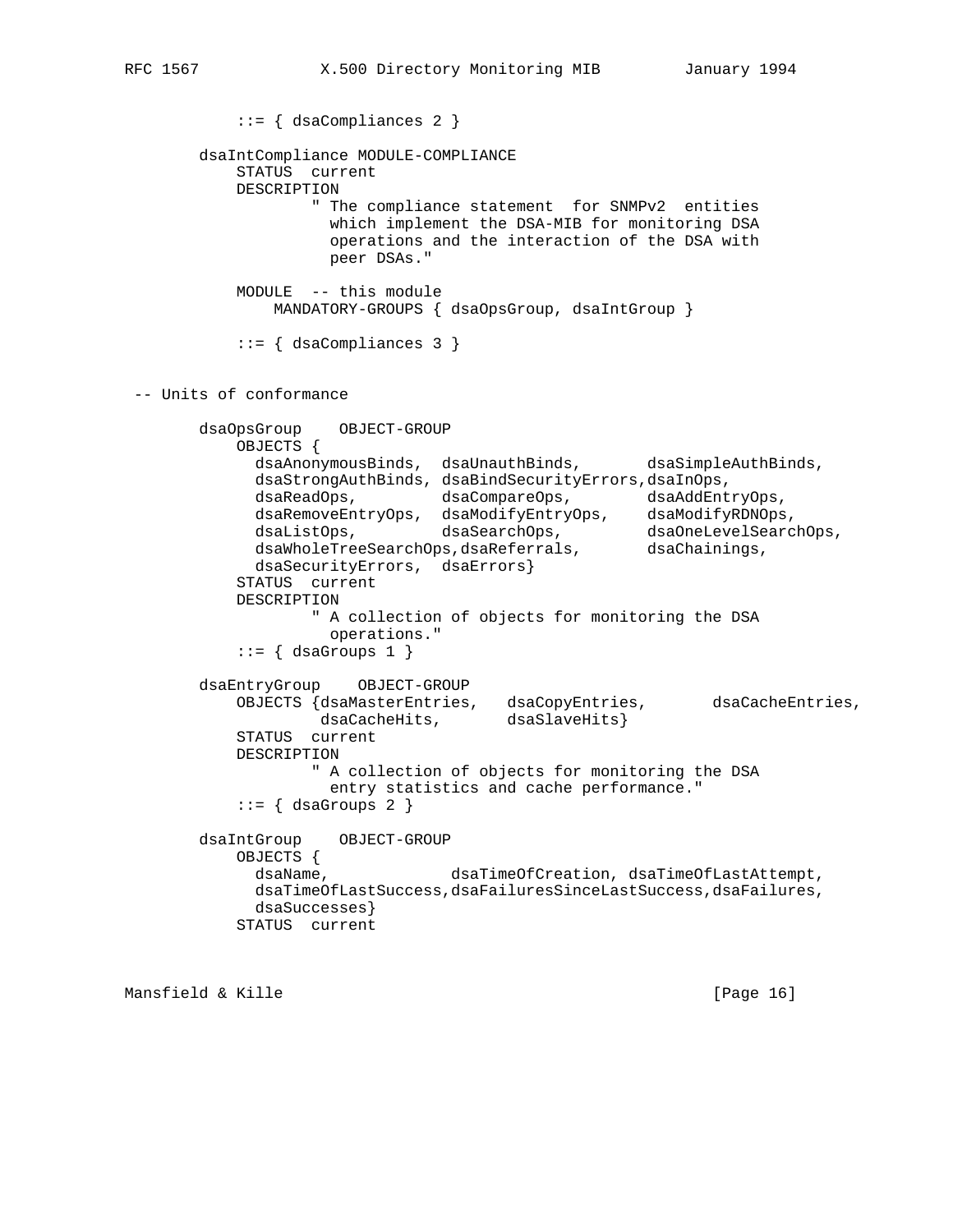DESCRIPTION " A collection of objects for monitoring the DSA's interaction with peer DSAs."  $::= \{$  dsaGroups 3  $\}$ 

END

6. Acknowledgements

 This draft is the product of discussions and deliberations carried out in the following working groups:

 ietf-madman-wg ietf-madman@innosoft.com wide-isode-wg isode-wg@wide.ad.jp wide-netman-wg netman-wg@wide.ad.jp

### 7. References

- [1] Case, J., McCloghrie, K., Rose, M., and S. Waldbusser, "Structure of Management Information for version 2 of the Simple Network Management Protocol (SNMPv2)", RFC 1442, SNMP Research, Inc., Hughes LAN Systems, Dover Beach Consulting, Inc., Carnegie Mellon University, April 1993.
- [2] McCloghrie, K., and M. Rose, Editors, "Management Information Base for Network Management of TCP/IP-based internets: MIB-II", STD 17, RFC 1213, Hughes LAN Systems, Performance Systems International, March 1991.
- [3] Galvin, J., and K. McCloghrie, "Administrative Model for version 2 of the Simple Network Management Protocol (SNMPv2)", RFC 1445, Trusted Information Systems, Hughes LAN Systems, April 1993.
- [4] Case, J., McCloghrie, K., Rose, M., and S, Waldbusser, "Protocol Operations for version 2 of the Simple Network Management Protocol (SNMPv2)", RFC 1448, SNMP Research,Inc., Hughes LAN Systems, Dover Beach Consulting, Inc., Carnegie Mellon University, April 1993.
- [5] CCITT Blue Book, "Data Communication Networks: Directory", Recommendations X.500-X.521, December 1988.
- [6] Kille, S., WG Chair, and N. Freed, Editor, "The Network Services Monitoring MIB", RFC 1565, ISODE Consortium, Innosoft, January 1994.

Mansfield & Kille [Page 17]